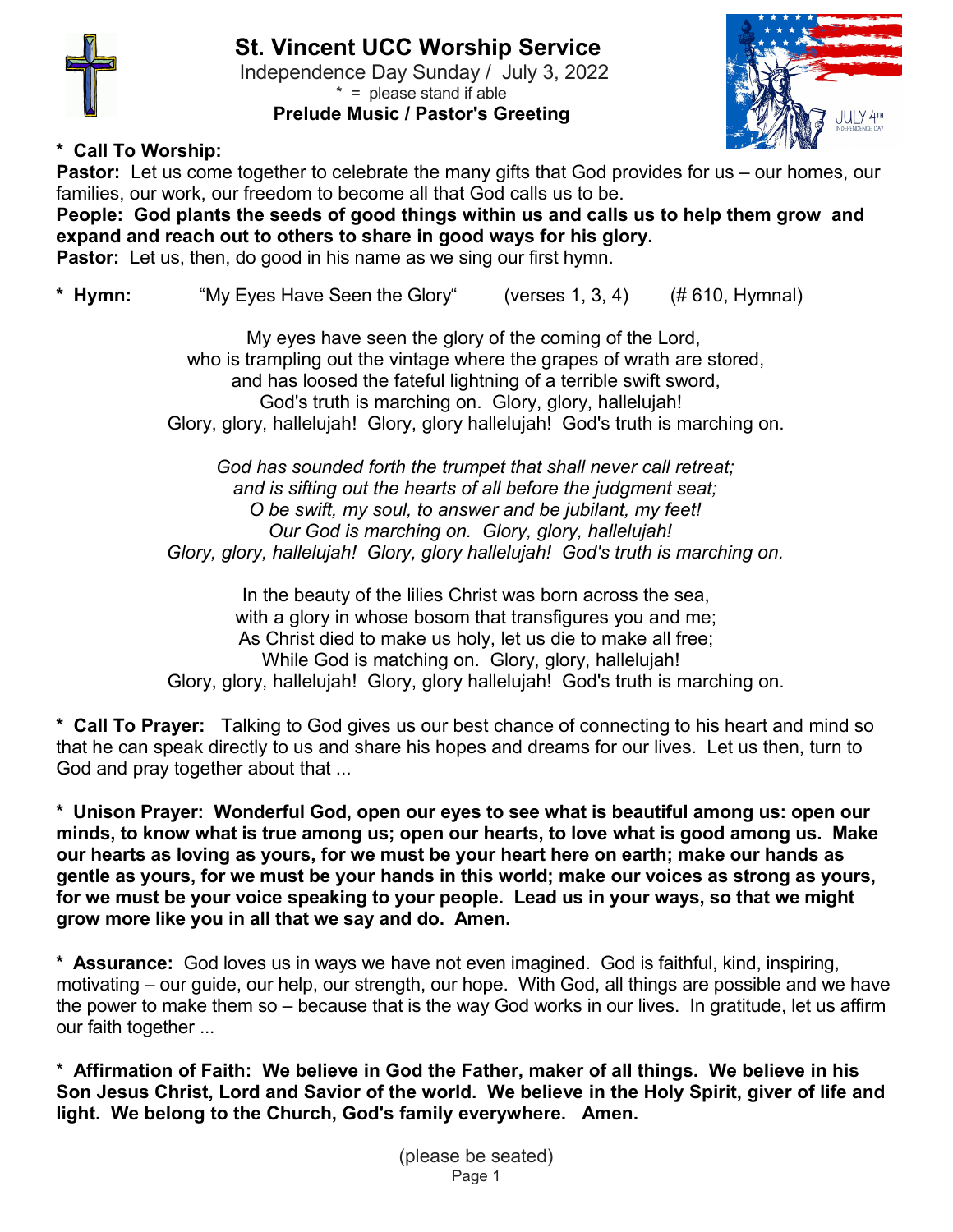**Liturgist:** We now turn our hearts and minds to the reading of God's Holy Scripture. Today's reading can be found in the Gospel according to Luke, chapter 10, verses 1-11 and 16-20. In these verses, we hear how Jesus sent forth his disciples.

**Let us pray:** Gracious God, bless now to our hearts the words we hear in Scripture so that we might understand you more fully and follow your Son Jesus more completely. Amen.

## **Reading: Luke 10: 1-11, 16-20**

Jesus appointed seventy disciples to go ahead of him to every town and place where he, himself, intended to go. He sent them out in pairs and said to them, "The harvest is plentiful, but the laborers are few; therefore ask the Lord of the harvest to send out laborers into his harvest. Now, go on your way."

He gave them these instructions: "See, I am sending you out like lambs into the midst of wolves. Carry no purse, no bag, no sandals; and greet no one on the road. Whatever house you enter, first say, 'Peace to this house!' And if anyone is there who shares in peace, your peace will rest on that person; but if not, it will return to you. Remain in the same house, eating and drinking whatever they provide, for the laborer deserves to be paid."

"Do not move about from house to house. Whenever you enter a town and its people welcome you, eat what is set before you; cure the sick who are there, and say to them, 'The kingdom of God has come near to you.' But whenever you enter a town and they do not welcome you, go out into its streets and say, 'Even the dust of your town that clings to our feet, we wipe off in protest against you. Yet know this: the kingdom of God has come near.'

Know this: whoever listens to you listens to me, and whoever rejects you rejects me, and whoever rejects me rejects the one who sent me."

So, the seventy went out as Jesus instructed and they returned afterward with joy, saying, "Lord, in your name even the demons submit to us!"

He said to them, "I watched Satan fall from heaven like a flash of lightning. See, I have given you authority to tread on snakes and scorpions, and over all the power of the enemy; and nothing will hurt you. Nevertheless, do not rejoice at this, that the spirits submit to you, but rejoice that your names are written in heaven."

**Liturgist:** Here ends the reading of God's Holy Scripture. May God bless us with understanding and may we show our understanding in the way we live our lives. Amen.

**Hymn Intro:** Let's now sing our middle hymn, "America", which we will sing without accompaniment.

**Hymn:** "America / My Country 'Tis of Thee" (verses 1, 2, & 4) (# 697, Methodist Hymnal)

My country, 'tis of thee, sweet land of liberty, of thee I sing; land where my fathers died, land of the pilgrim's pride, from every mountainside, let freedom ring!

*My native country, thee, land of the noble free, thy name I love; I love thy rocks and rills, thy woods and templed hills; my heart with rapture thrills, like that above.*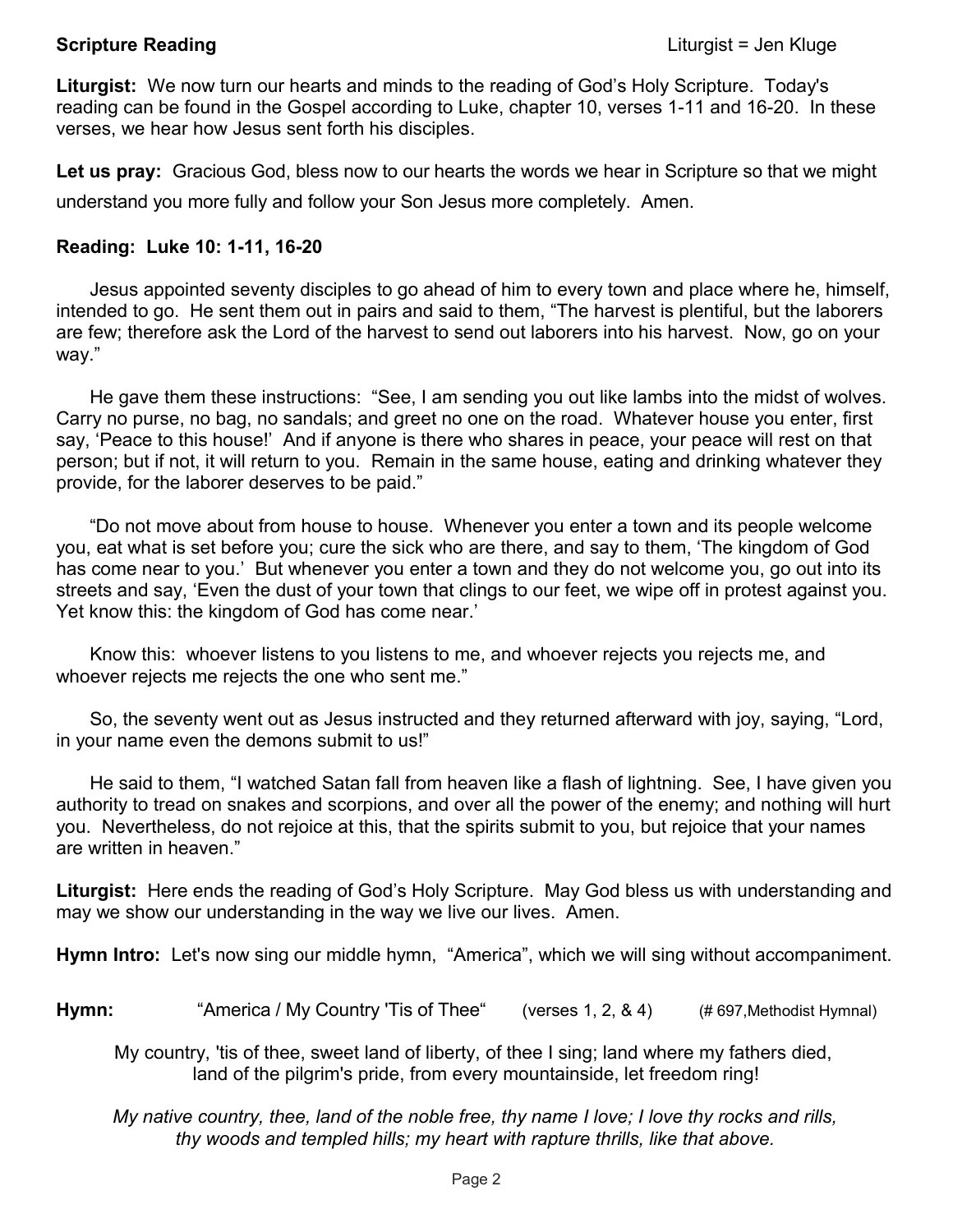Our fathers' God, to thee, author of liberty, to thee we sing; long may our land be bright with freedom's holy light; protect us by thy might, great God, our King.

# **Pastor's Message:** "Being Americans"

**Offering Dedication:** Sharing is what we are called to do – sharing the good news of Jesus and the gifts that God has blessed us with in his name. Let us share what we can for the glory of our Savior. Now let us say our prayer of dedication to bless our offering … **Giving God, we are grateful not only for what we have received, but also for the ability to give back for the good of our church and those whom we serve. We dedicate these offerings in the name of Jesus and ask that you bless them accordingly. Amen.** 

### **LITURGY FOR THE SACRAMENT OF HOLY COMMUNION**

*All baptized Christians are welcome to participate in communion with us whenever we celebrate God's love for us in this way. For those worshiping with us in person, there are pre-filled communion cups*

*available on the back table. At the end of the service, please dispose of your cup in the trash can in the back of the Sanctuary. Parents who wish to have their children participate are welcome to provide them with their own cups. For those joining us from home on Facebook, please have something to eat and drink near you so that you can fully participate in this sacrament that connects us "as one" in God's spirit, love, and devotion.*

**Pastor:** Let us turn now to our service of Holy Communion. May peace, hope, and love reign in this place, in our homes, and in our hearts now and at all times. Jesus promised to be with us whenever we are one-in-his-spirit and welcome him in – so come, Lord Jesus, and be with us now in this time of communion with you.

The act of participating in the Lord's Supper is sacred because Christ is made more fully known to us in the midst of this service. Here, we receive the assurance of the great love and kindness God has for us as we try our best to follow the ways of his Son. Let us be sustained and nourished by God's gracious spirit in the midst of this service.

And may we confidently entrust ourselves into his merciful care and the future, filled with hope and promise, that he has prepared for us. We come here to this moment just as we are - so that we might know God more fully; understand his way of love more clearly; and follow him more completely all the days of our lives.

**Pastor:** God be with you. **People: And also with you**.

**Pastor:** Let us give thanks to God Most High. **People: It is right to give God thanks and praise.** 

# **Pastor:** Let us pray ...

**All: Our Gracious God, we thank you for loving the world into existence and sustaining all of life by your goodness. With gratitude, we recall that you revealed yourself to us through prophets and teachers and, most fully, in the life, death, and resurrection of Jesus – our Lord and Savior. Through the power of your spirit, let us know afresh the joy of Christ's living presence within us, the strength to face every circumstance of life, and the knowledge that nothing can ever separate us from your love. Amen.** 

**Pastor:** We remember that on the night of betrayal and desertion, Jesus took bread, gave thanks to God, broke the bread, and gave it to the disciples, saying: "This is my body which is broken for you. Do this in remembrance of me." In the same way, Jesus also took the cup, after supper, saying: "This cup is the new covenant in my blood. Do this as often as you drink it, in remembrance of me."

Now, please hold your hand over your communion cup – and, if you are at home, the cup & plate near you while I say these words of blessing … *"Holy God of Life and Love and Eternity – We ask you to consecrate these gifts of the plate and the cup with your Holy Spirit –and bless us as we*